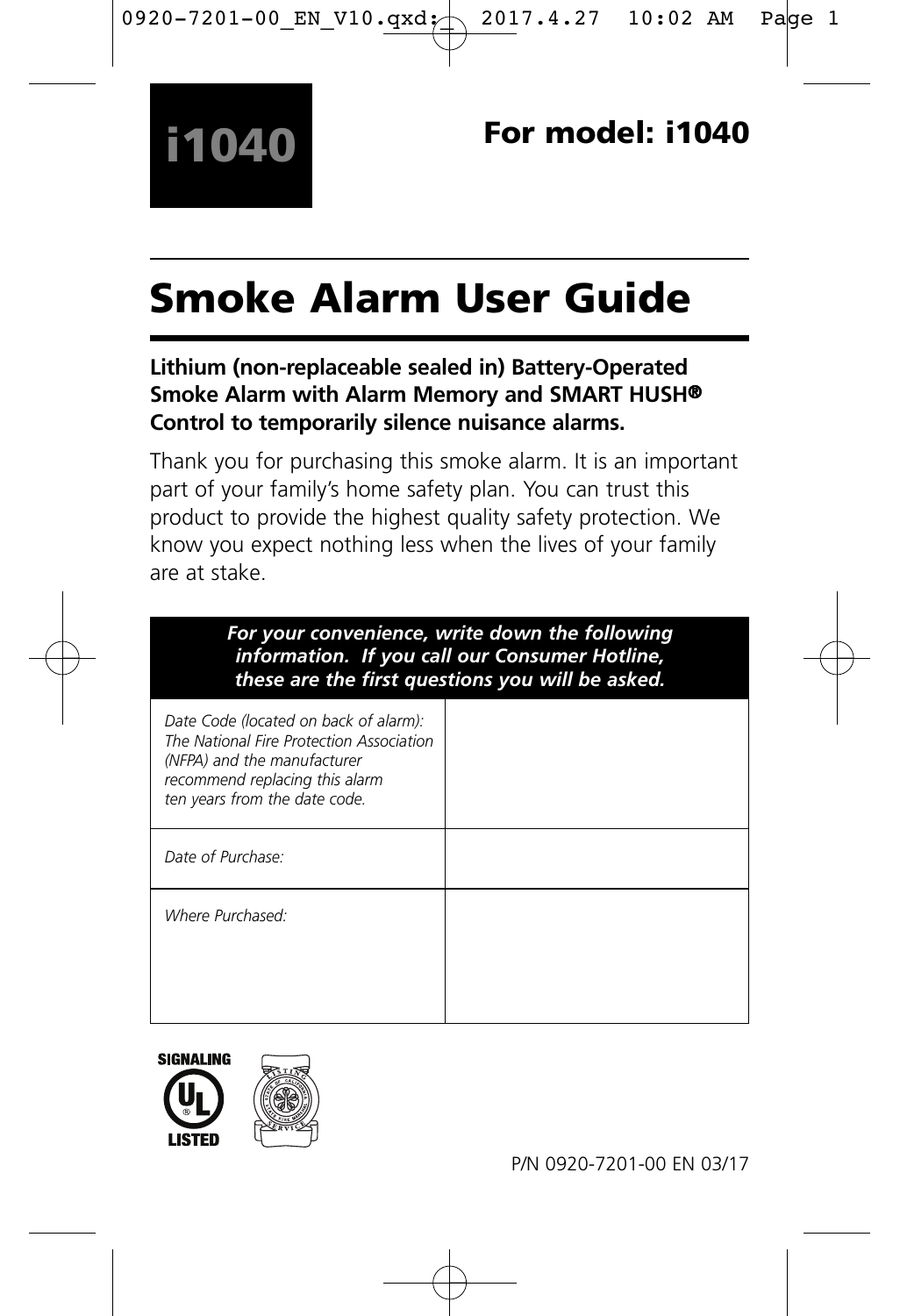This alarm detects products of combustion using the ionization technique. It contains 0.9 microcurie of Americium 241, a radioactive material (see Section 11). Distributed under U.S. NRC License No. 32-23858-01E. Manufactured in compliance with U.S. NRC safety criteria in 10 CFR 32.27. The purchaser is exempt from any regulatory requirements. Do not try to repair the smoke alarm yourself. Refer to the instructions in Section 15 for service.

#### **IMPORTANT! READ ALL INSTRUCTIONS BEFORE INSTALLATION AND KEEP THIS USER GUIDE NEAR THE ALARM FOR FUTURE REFERENCE.**

#### CONTENTS OF THIS USER GUIDE

- **1 -- RECOMMENDED LOCATIONS FOR SMOKE ALARMS**
- **2 -- LOCATIONS TO AVOID**
- **3 -- INSTALLATION INSTRUCTIONS**
- **4 -- OPERATION AND TESTING**
- **5 -- NUISANCE ALARMS**
- **6 -- BATTERY**
- **7 -- PERMANENTLY DISABLE ALARM / DISCHARGE BATTERY**
- **8 -- MAINTENANCE**
- **9 -- LIMITATIONS OF SMOKE ALARMS**
- **10 -- GOOD SAFETY HABITS**
- **11 -- NRC INFORMATION**
- **12 -- NFPA REQUIRED PROTECTION**
- **13 -- CALIFORNIA STATE FIRE MARSHAL REQUIRED INFORMATION**
- **14 -- FCC**
- **15 -- SERVICE AND WARRANTY**

# 1. RECOMMENDED LOCATIONS FOR ALARMS

- Locate the first alarm in the immediate area of the bedrooms. Try to monitor the exit path as the bedrooms are usually farthest from the exit. If more than one sleeping area exists, locate additional alarms in each sleeping area.
- Locate alarms in accordance with local building codes, ordinances or laws.
- Locate additional alarms to monitor any stairway as stairways act like chimneys for smoke and heat.
- Locate at least one alarm on every floor level.
- Locate an alarm in every bedroom.
- Locate an alarm in every room where electrical appliances are operated (i.e. portable heaters or humidifiers).
- Locate an alarm in every room where someone sleeps with the door closed.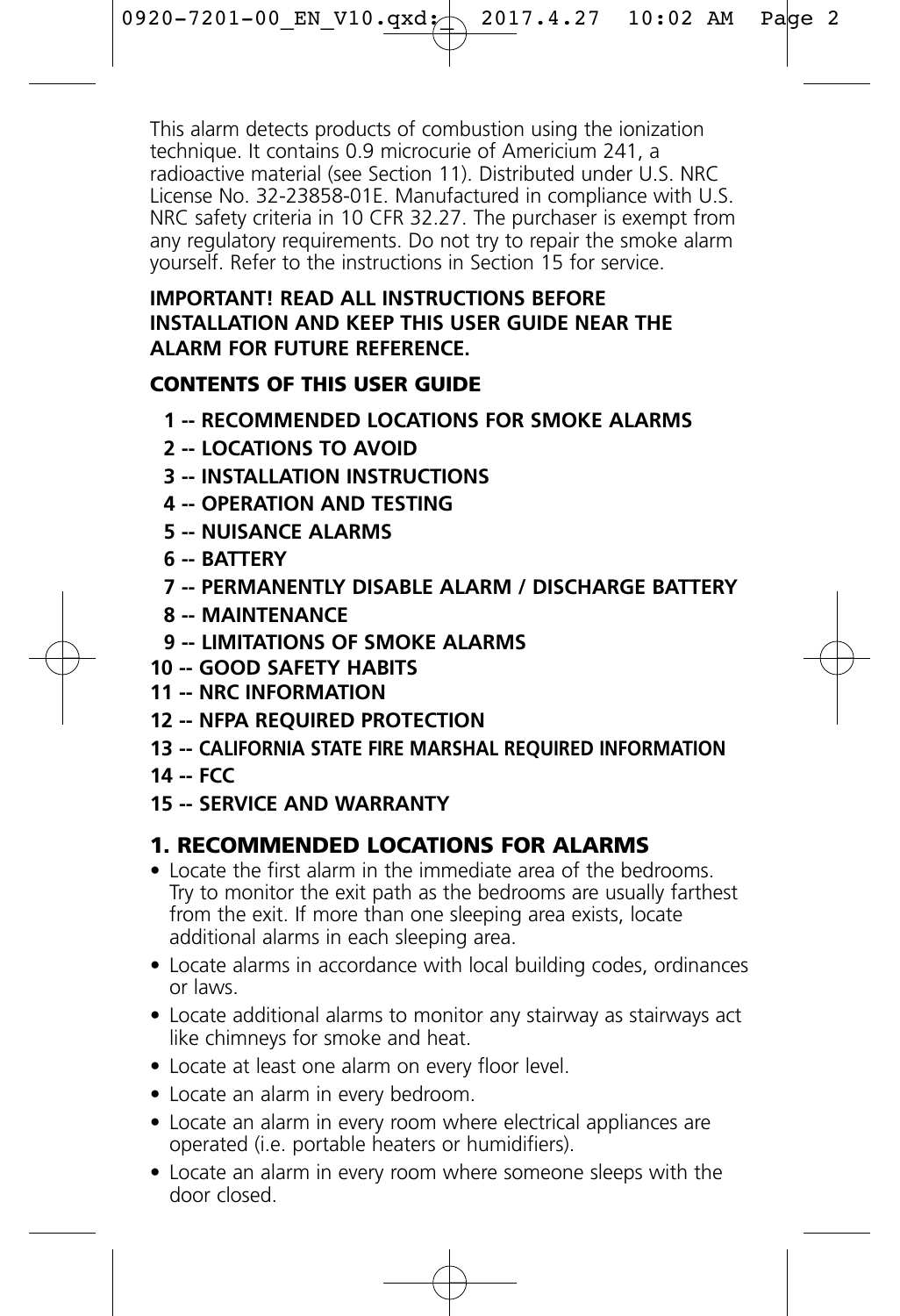- The closed door may prevent an alarm not located in that room from waking the sleeper.
- Smoke, heat, and combustion products rise to the ceiling and spread horizontally. Mounting the smoke alarm on the ceiling in the center of the room places it closest to all points in the room. Ceiling mounting is preferred in ordinary residential construction.
- For mobile home installation, select locations carefully to avoid thermal barriers that may form at the ceiling. For more details, see MOBILE HOME INSTALLATION below
- When mounting an alarm on the ceiling, locate it at a minimum of 4" (10 cm) from the side wall (see figure 1).
- When mounting the alarm on the wall, use an inside wall with the top edge of the alarm at a minimum of 4" (10 cm) and a maximum of 12" (30.5 cm) below the ceiling (see figure 1).
- Put smoke alarms at both ends of a bedroom hallway or large room if the hallway or room is more than 30 feet (9.1 m) long.

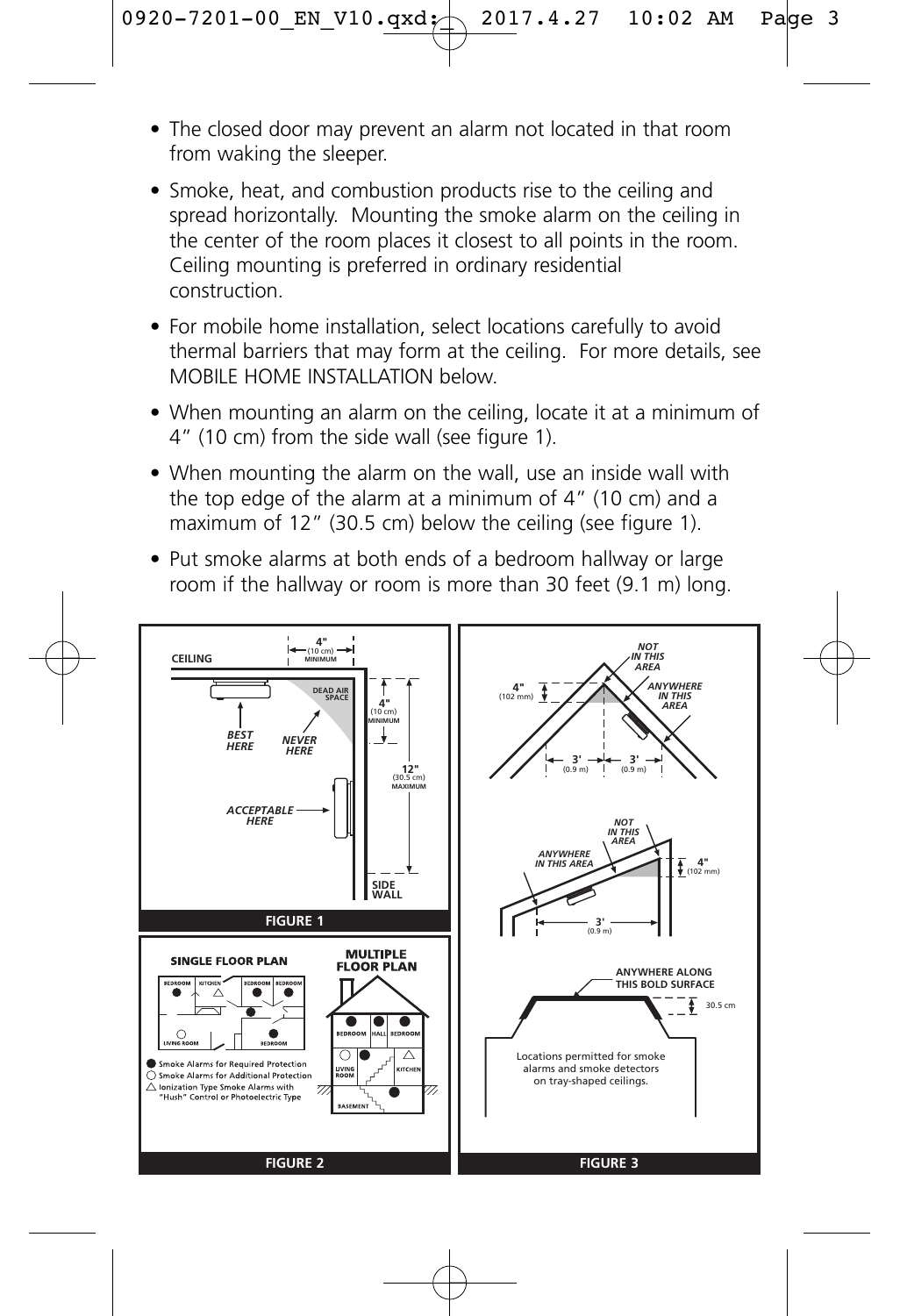• NFPA 72 states: "Smoke alarms in rooms with ceiling slopes greater than 1 ft in 8 ft (.3m in 2.4 m) horizontally shall be located on the high side of the room." NFPA 72 states: "A row of detectors shall be spaced and located within 3 ft (0.9m) of the peak of the ceiling measured horizontally."

#### **MOBILE HOME INSTALLATION**

Modern mobile homes have been designed and built to be energy efficient. Install smoke alarms as recommended above (see figures 1 and 2).

In older mobile homes that are not well insulated compared to present standards, extreme heat or cold can be transferred from the outside to the inside through poorly insulated walls and roof. This may create a thermal barrier which can prevent the smoke from reaching an alarm mounted on the ceiling. In such units, install the smoke alarm on an inside wall with the top edge of the alarm at a minimum of 4" (10 cm) and a maximum of 12" (30.5 cm) below the ceiling (see figure 1).

If you are not sure about the insulation in your mobile home, or if you notice that the outer walls and ceiling are either hot or cold, install the alarm on an inside wall. For minimum protection, install at least one alarm close to the bedrooms. For additional protection, see SINGLE FLOOR PLAN in figure 2.

#### **WARNING: TEST YOUR SMOKE ALARM OPERATION ! AFTER MOBILE HOME HAS BEEN IN STORAGE OR UNOCCU-PIED AND AT LEAST ONCE A WEEK DURING USE.**

# 2. LOCATIONS TO AVOID

- In the garage. Products of combustion are present when you start your automobile.
- Less than 4" (10cm) from the peak of an "A" frame type ceiling.
- In an area where the temperature may fall below 40ºF (4.4ºC) or rise above 100ºF (37.8ºC), such as garages and unfinished attics.
- In dusty areas. Dust particles may cause nuisance alarm or failure to alarm.
- In very humid areas (above 95% RH, non-condensing). Moisture or steam can cause nuisance alarms.
- In insect-infested areas.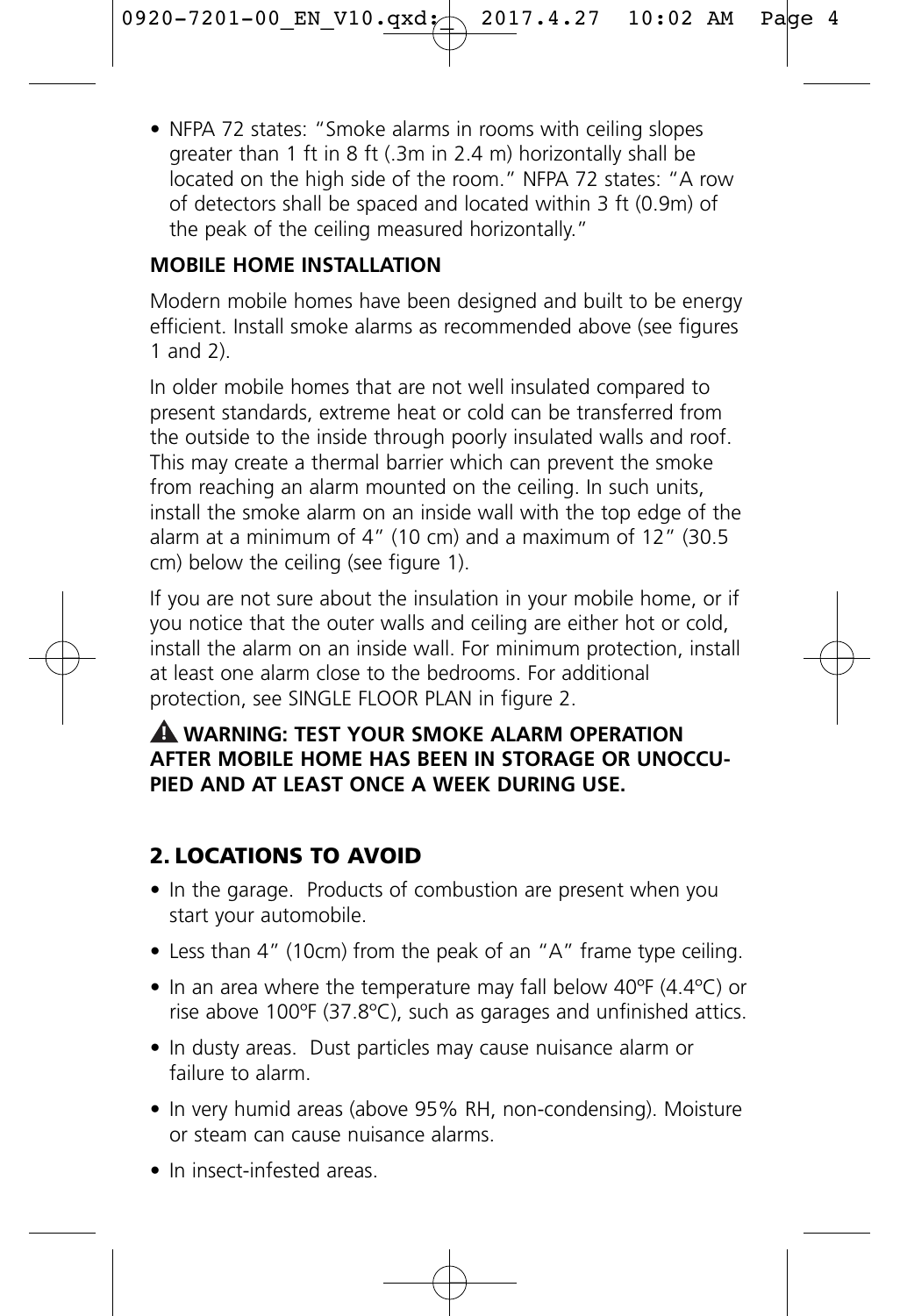- Smoke alarms should not be installed within 3 ft (.9m) of the following: the door to a kitchen, the door to a bathroom containing a tub or shower, forced air supply ducts used for heating or cooling, ceiling or whole house ventilating fans, or other high air flow areas.
- Kitchens. Normal cooking may cause nuisance alarms. If a kitchen alarm is desired, it should have an alarm silence feature or be a photoelectric type.
- Near fluorescent lights. Electronic "noise" may cause nuisance alarms.
- Smoke alarms are not to be used with detector quards unless the combination (alarm and guard) has been evaluated and found suitable for that purpose.

# 3. INSTALLATION INSTRUCTIONS

#### **CAUTION: THIS UNIT IS SEALED (INCLUDING THE ! BATTERY). THE COVER IS NOT REMOVABLE! REMOVING COVER WILL IMPACT DEVICE FUNCTIONALITY AND VOID WARRANTY.**

1.To insure aesthetic alignment of the alarm with the hallway or wall, the "A" line on the mounting bracket should be parallel with the hallway when ceiling mounting or horizontal when wall mounting.

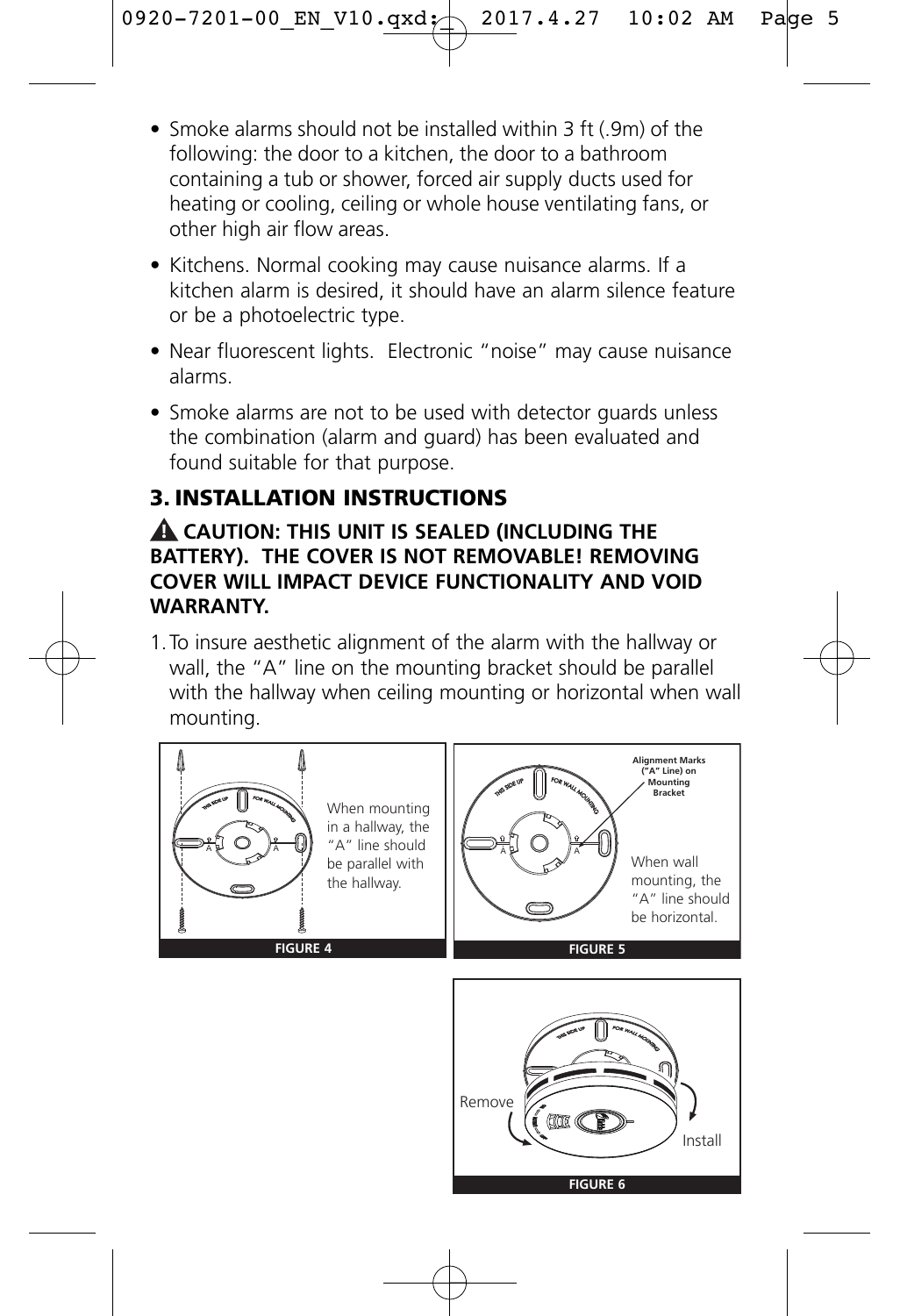- 2.After selecting the proper smoke alarm location as described in Section 1, attach the mounting bracket to the ceiling as shown in figure 3. For wall mounting see figure 4. Place the mounting plate on the wall; be sure the "A" line is horizontal (parallel to the floor). Use the screws and anchors provided to secure the mounting bracket (use 3/16" drill bit for anchors).
- 3.This alarm has a battery permanently sealed inside the alarm no battery installation is necessary.

#### **ACTIVATING THE ALARM**

**This model is equipped with a feature that automatically activates the alarm when the alarm is mounted to the mounting bracket for the first time.** 

**This battery activation is a one-time action, and cannot be reversed. Once activated the battery will supply power to the alarm for the life of the alarm (10 years). Be sure that the mounting bracket is mounted correctly before installing the alarm on the mounting bracket.**

1.To activate the alarm, install the alarm on the mounting bracket (figure 6) and rotate the alarm clockwise (as indicated on the alarm cover) until the alarm ratchets into place. NOTE: The alarm will mount to the bracket in three (3) positions.

#### **The alarm is now activated!**

2.After installation/activation, test your alarm by pushing and releasing the button. This should sound the alarm.

**CAUTION: Due to the loudness (85 decibels) of the ! alarm, always stand at least 2.5 feet away from the unit when testing. Exposure at close distance may be harmful to your hearing.**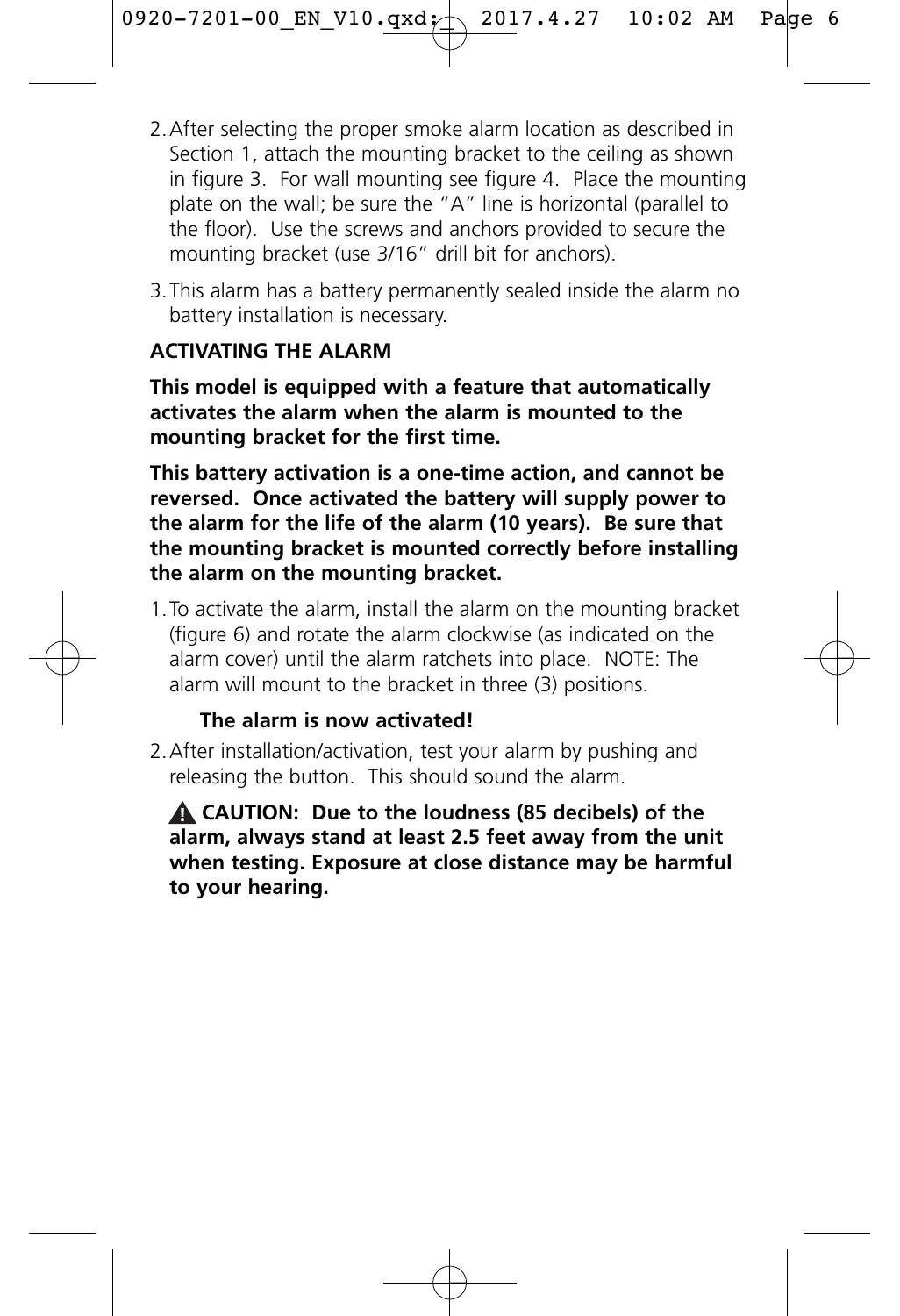# 4. OPERATION AND TESTING

**OPERATION:** The smoke alarm is operating once the alarm is activated (see Section 3) and testing is complete. When products of combustion are sensed, the unit sounds a loud 85db pulsating alarm until the air is cleared.

SMART HUSH® CONTROL: The SMART HUSH® feature has the capability of temporarily desensitizing the alarm circuit for approximately 8 minutes. This feature is to be used only when a known alarm condition, such as smoke from cooking, activates the alarm. The smoke alarm is desensitized by pushing the button on the smoke alarm cover. If the smoke is not too dense, the alarm will silence immediately and the red LED will illuminate for 1 seconds every 8 seconds for 7 to 9 minutes. This indicates that the alarm is in a temporarily desensitized condition. The smoke alarm will automatically reset after approximately 8 minutes and sound the alarm if particles of combustion are still present. The SMART HUSH® feature can be used repeatedly until the air has been cleared of the condition causing the alarm. Pushing the button on the alarm will end the temporarily desensitized period.

#### **NOTE: DENSE SMOKE WILL OVERRIDE THE SMART HUSH® CONTROL FEATURE AND SOUND A CONTINUOUS ALARM.**

#### **CAUTION: BEFORE USING THE ALARM SMART HUSH® ! FEATURE, IDENTIFY THE SOURCE OF THE SMOKE AND BE CERTAIN A SAFE CONDITION EXISTS.**

**FLASHING LED LIGHT:** This smoke alarm is equipped with a flashing red indicator light with four modes of operation:

- The LED will flash every 40-45 seconds in the standby mode signifying that the alarm is receiving power.
- The LED will flash every 1.5 seconds when the alarm is sounding.
- The LED will illuminate for 1 seconds every 8 seconds while the alarm is in the temporarily desensitized mode.
- If alarm memory has been set (see below for alarm memory description), the LED will flash rapidly when the button is pressed.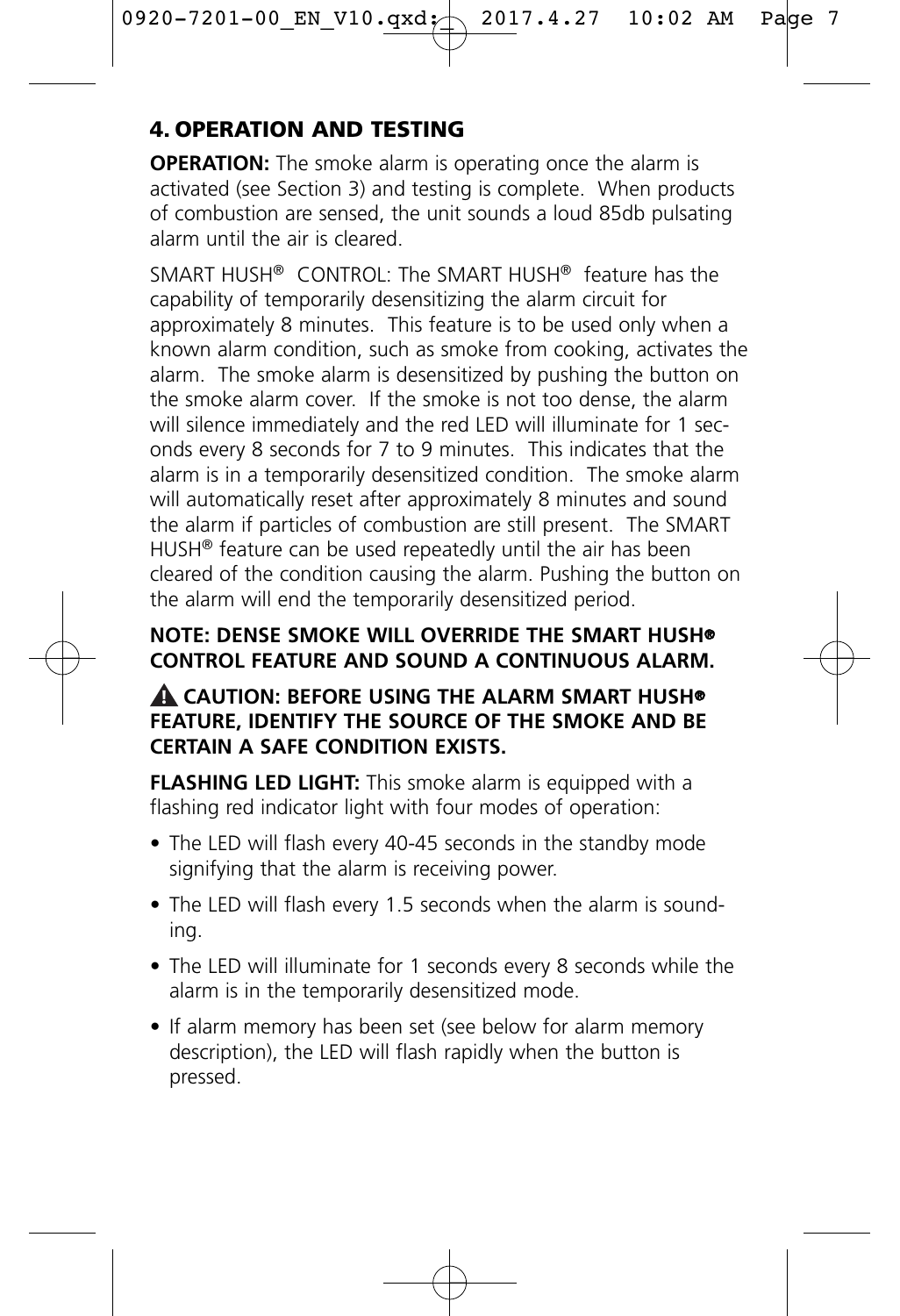**ALARM MEMORY:** This smoke alarm has a memory function that will inform you if the alarm has sounded since the button was last pressed. The alarm memory will cause the red LED to flash rapidly when the button is pressed. The alarm memory is reset when the button is released.

**TESTING:** Test by pushing and releasing the button. This will sound the alarm if the electronic circuitry, horn, and battery are working. If no alarm sounds, the unit has defective battery or other failure. DO NOT use an open flame to test your alarm, you could **!** damage the alarm or ignite combustible materials and start a structure fire.

#### **NOTE: WEEKLY TESTING IS REQUIRED.**

TEST THE ALARM WEEKLY TO ENSURE PROPER OPERATION. Erratic or low sound coming from your alarm may indicate a defective alarm, and it should be returned for service (see Section 15).

# 5. NUISANCE ALARMS

Smoke alarms are designed to minimize nuisance alarms. Cigarette smoke will not normally set off the alarm, unless the smoke is blown directly into the alarm. Combustion particles from cooking may set off the alarm if the alarm is located close to the cooking area. Large quantities of combustible particles are generated from spills or when broiling. Using the fan on a range hood which vents to the outside (non-recirculating type) will also help remove these combustible products from the kitchen.

This model has a SMART HUSH® control that is extremely useful in a kitchen area or other areas prone to nuisance alarms. For more information refer to Section 4, OPERATION AND TESTING.

If the alarm does sound, check for fires first. If a fire is discovered, get out and call the fire department. If no fire is present, check to see if one of the reasons listed in Section 2 may have caused the alarm.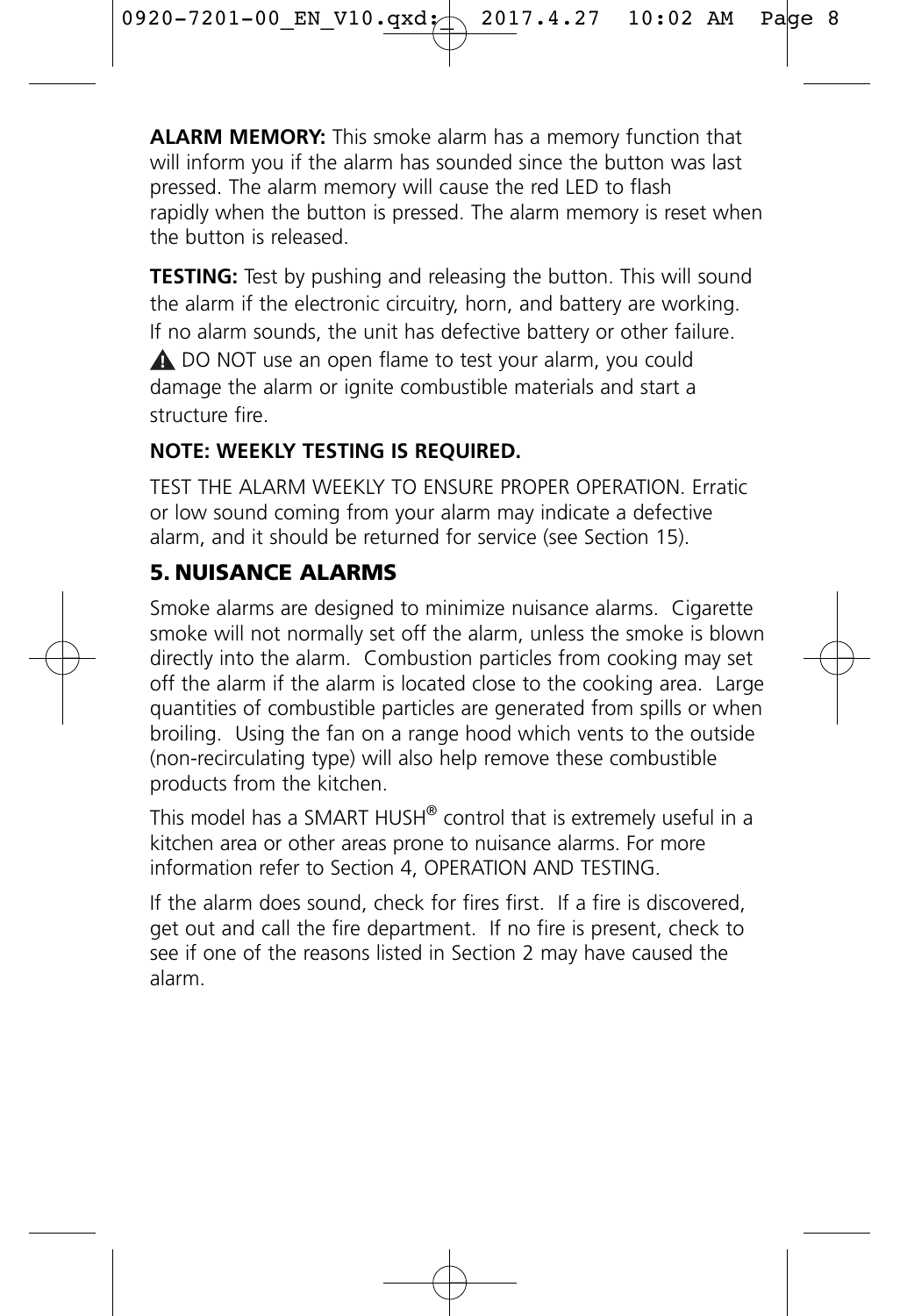#### 6. Battery

**NOTE: One Lithium battery, permanently sealed inside the alarm, powers this unit; no battery installation or replacement is necessary for the life of the alarm.**

#### **WARNING! DO NOT ATTEMPT TO OPEN THE ALARM FOR ! ANY REASON!**

To activate the alarm, attach the alarm to the mounting bracket by rotating in the direction of the arrows on the cover, see ACTIVATING ALARM in Section 3 (INSTALLATION INSTRUCTIONS).

**Low battery:** This alarm has a battery monitor circuit which will cause the alarm to "chirp", (every 40 to 45 seconds), when the battery is low. The alarm will "chirp" for a minimum of thirty (30) days. **REPLACE THE ALARM IMMEDIATELY.** 

**THE UNIT MUST BE DISCHARGED (see "Permanently Disable Alarm / Discharge Battery" section) when alarm is in "low battery" condition.**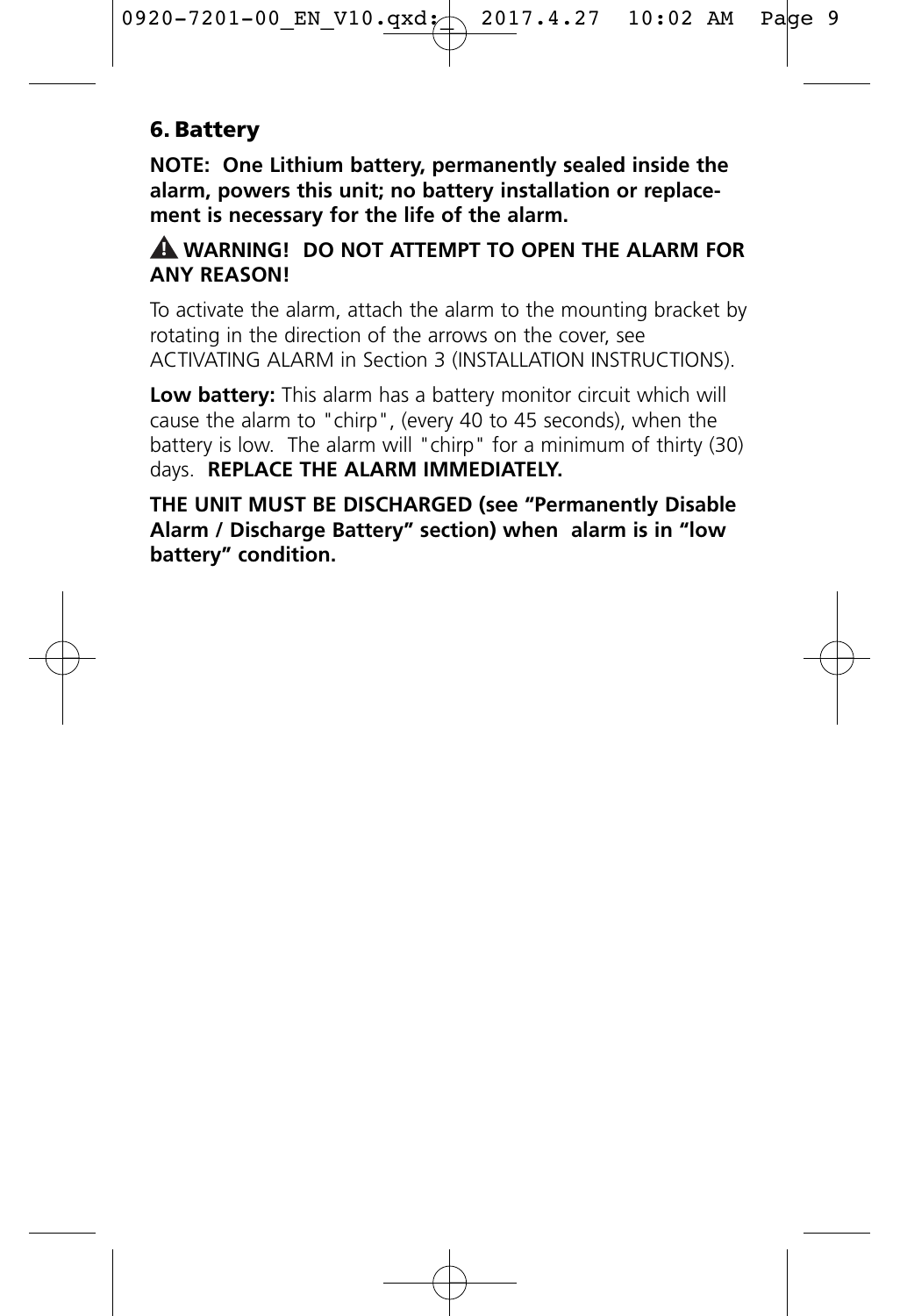#### 7. PERMANENTLY DISABLE ALARM / DISCHARGE BATTERY

# WARNING! **!**

- **Discharging the battery is permanent. Once the alarm has been discharged, it cannot be reactivated!**
- **• Once discharged , the alarm will NO LONGER DETECT SMOKE.**
- **Once the alarm is discharged the battery will be depleted and the alarm will no longer function.**
- **Once the alarm has been discharged, it cannot be mounted onto the mounting plate or reactivated.**

#### **To Permanently Disable Alarm / Discharge Battery:**



• Push in the dashed area with a screwdriver to completely break tab.

After the tab is broken, use the screwdriver to break through the label and turn the slotted arrow counter clockwise to the "PERMANENTLY DISABLE and DISCHARGE alarm" location. This will disable the alarm, stop the low battery "chirps" and render the alarm safe for disposal by draining the battery.

**WARNING! Failure to DISCHARGE alarm as instructed ! prior to disposal may create potential for lithium battery related fire or hazard.**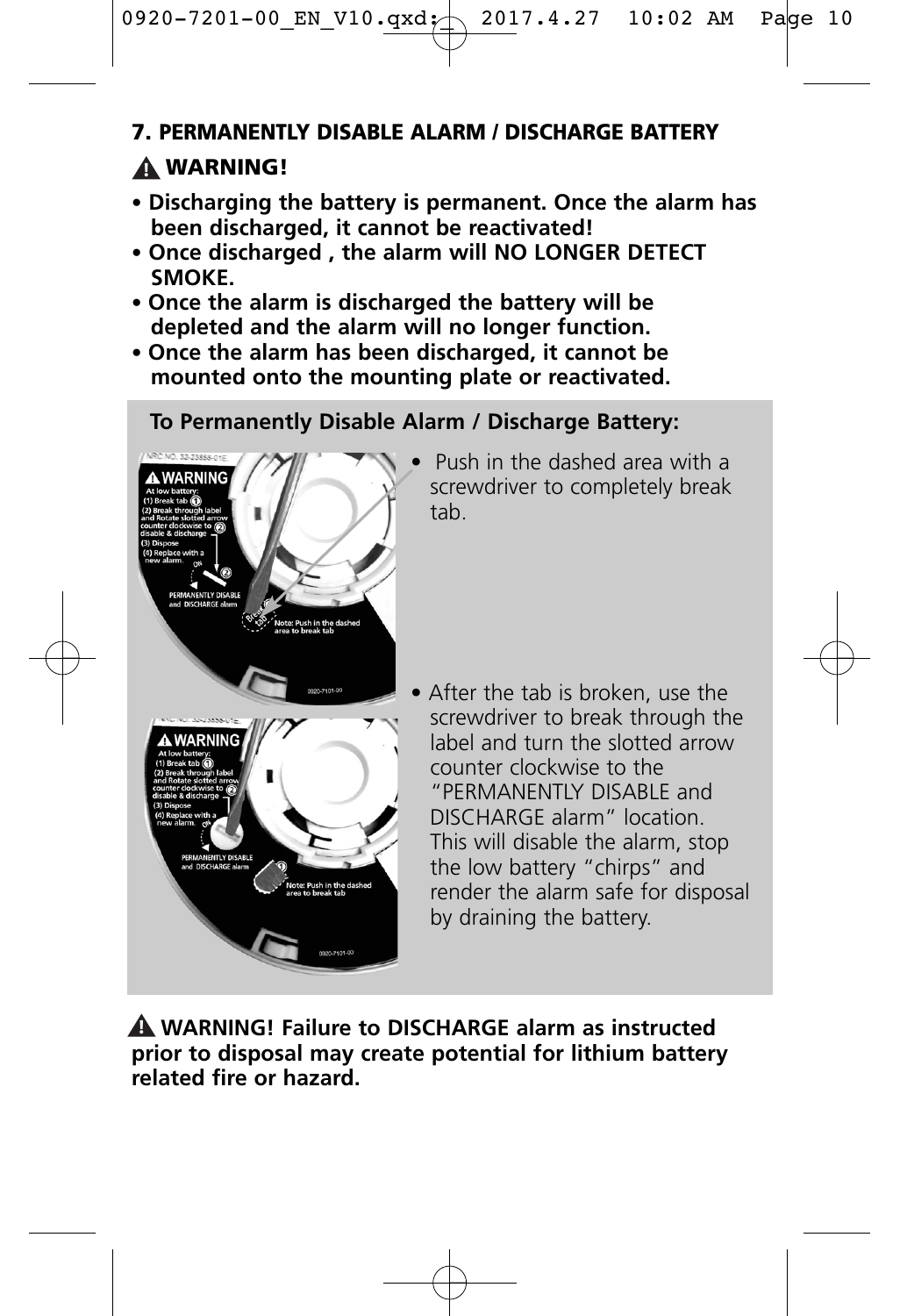# **8. MAINTENANCE**

### **CLEANING YOUR ALARM**

#### **YOUR ALARM SHOULD BE CLEANED AT LEAST ONCE A YEAR**

To clean your alarm, remove it from the mounting bracket (Rotating it counter clockwise). You can clean the interior of your alarm (sensing chamber) by using compressed air and blowing through the openings around the perimeter of the alarm. The outside of the alarm can be wiped with a damp cloth only. Do not spray with liquid or foam cleanser, as doing so may damage the device. After cleaning, reinstall your alarm and test your alarm by using the button. If cleaning does not restore the alarm to normal operation the alarm should be replaced.

# 9. LIMITATIONS OF SMOKE ALARMS

#### **WARNING: PLEASE READ CAREFULLY AND THOROUGHLY !**

- NFPA 72 states: Life safety from fire in residential occupancies is based primarily on early notification to occupants of the need to escape, followed by the appropriate egress actions by those occupants. Fire warning systems for dwelling units are capable of protecting about half of the occupants in potentially fatal fires. Victims are often intimate with the fire, too old or young, or physically or mentally impaired such that they cannot escape even when warned early enough that escape should be possible. For these people, other strategies such as protection-in-place or assisted escape or rescue are necessary.
- Leading authorities recommend that both ionization and photoelectric smoke alarms be installed to help insure maximum detection of the various types of fires that can occur within the home. Ionization sensing alarms may detect invisible fire particles (associated with fast flaming fires) sooner than photoelectric alarms. Photoelectric sensing alarms may detect visible fire particles (associated with slow smoldering fires) sooner than ionization alarms.
- A battery powered alarm must have a battery of the specified type, in good condition and installed properly. (This model has a sealed battery)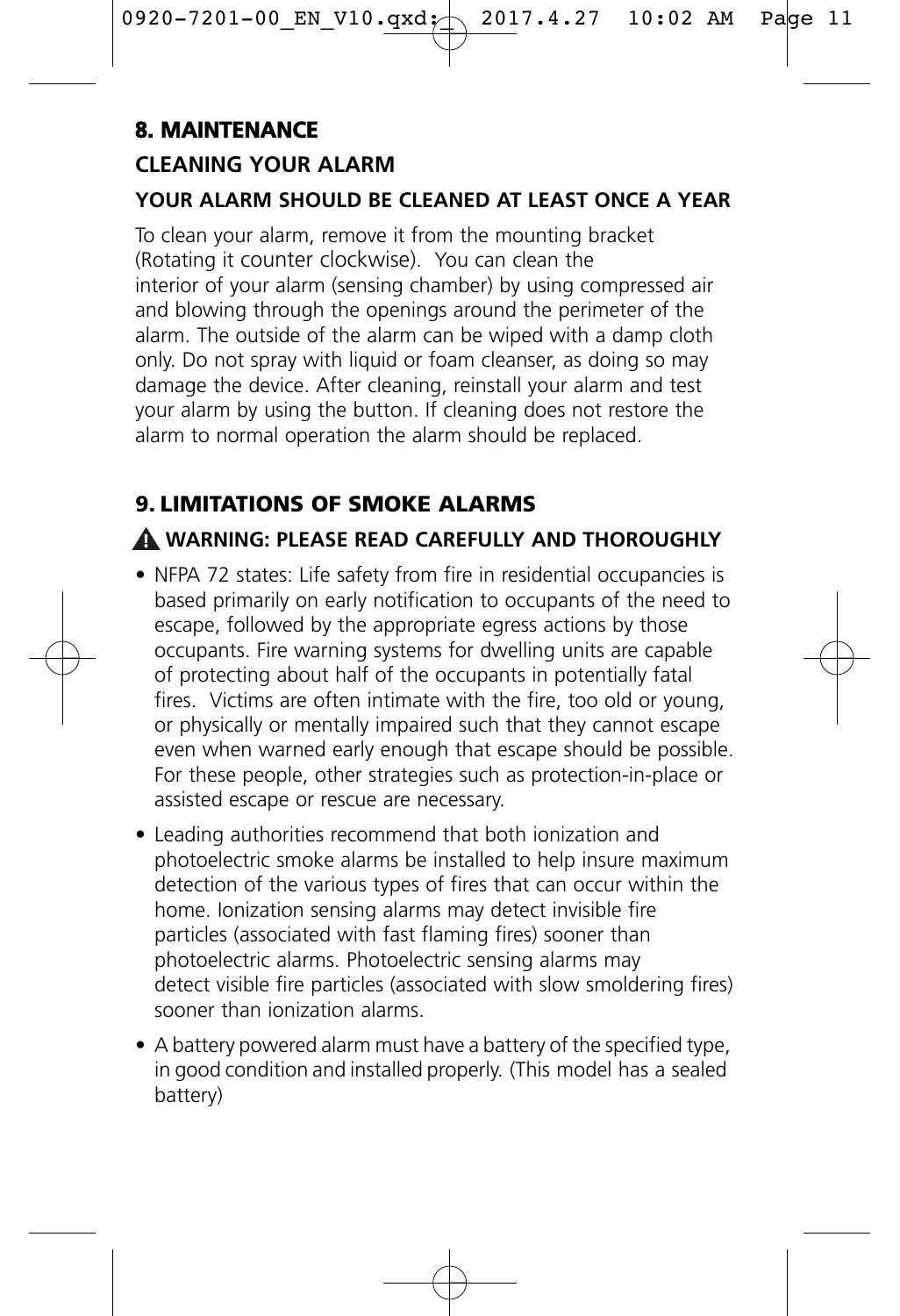- Smoke alarms must be tested regularly to make sure the battery and the alarm circuits are in good operating condition.
- Smoke alarms cannot provide an alarm if smoke does not reach the alarm. Therefore, smoke alarms may not sense fires starting in chimneys, walls, on roofs, on the other side of a closed door or on a different floor.
- If the alarm is located outside the bedroom or on a different floor, it may not wake up a sound sleeper.
- The use of alcohol or drugs may also impair one's ability to hear the smoke alarm. For maximum protection, a smoke alarm should be installed in each sleeping area on every level of a home.
- Although smoke alarms can help save lives by providing an early warning of a fire, they are not a substitute for an insurance policy. Home owners and renters should have adequate insurance to protect their lives and property.

#### 10. GOOD SAFETY HABITS

#### **DEVELOP AND PRACTICE A PLAN OF ESCAPE**

- Install and maintain Fire extinguishers on every level of the home and in the kitchen, basement and garage. Know how to use a fire extinguisher prior to an emergency.
- Make a floor plan indicating all doors and windows and at least two (2) escape routes from each room. Second story windows may need a rope or chain ladder.
- Have a family meeting and discuss your escape plan, showing everyone what to do in case of fire.
- Determine a place outside your home where you all can meet if a fire occurs.
- Familiarize everyone with the sound of the smoke alarm and train them to leave your home when they hear it.
- Practice a fire drill at least every six months, including fire drills at night. Ensure that small children hear the alarm and wake when it sounds. They must wake up in order to execute the escape plan. Practice allows all occupants to test your plan before an emergency. You may not be able to reach your children. It is important they know what to do.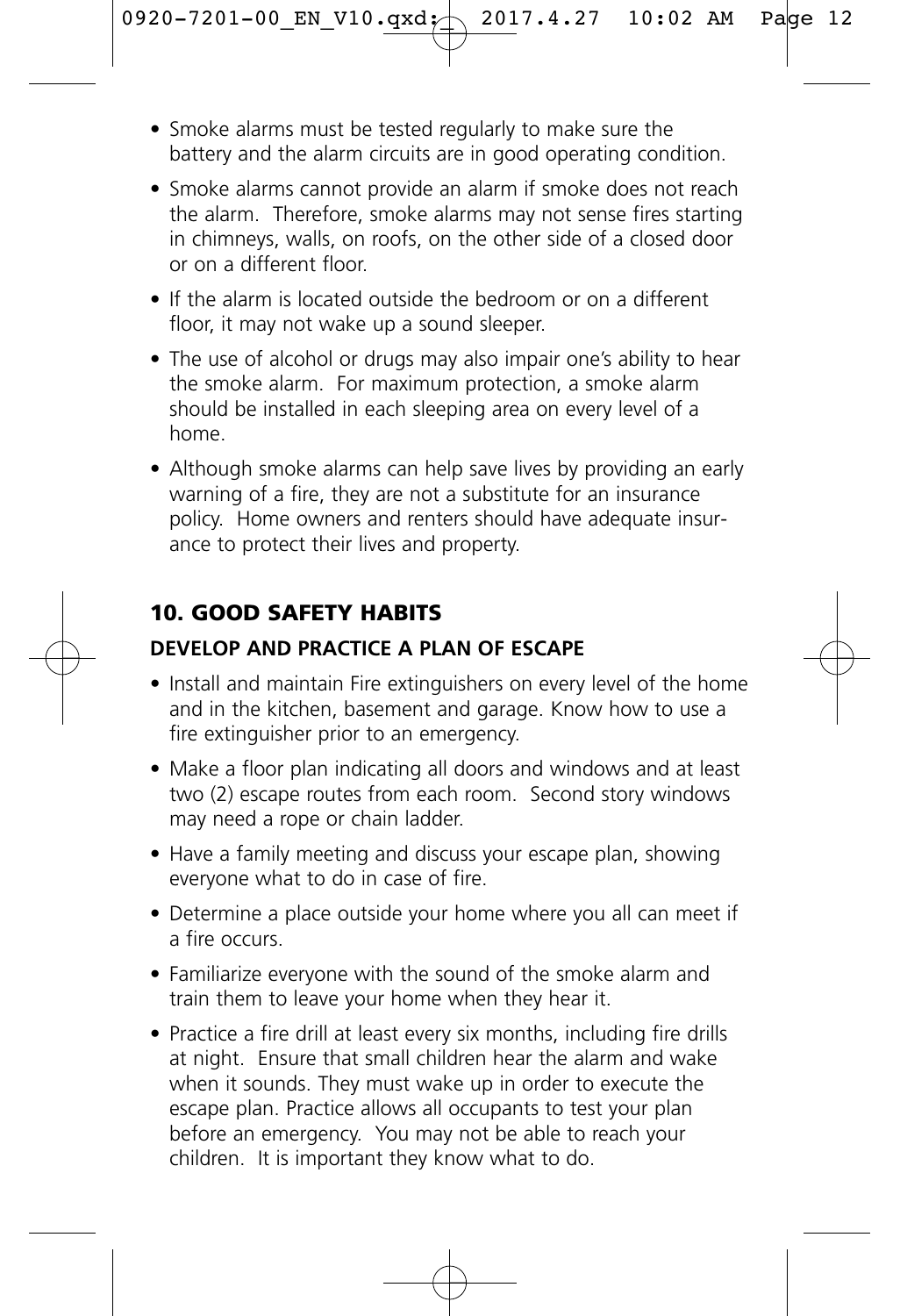• Current studies have shown smoke alarms may not awaken all sleeping individuals, and that it is the responsibility of individuals in the household that are capable of assisting others to provide assistance to those who may not be awakened by the alarm sound, or to those who may be incapable of safely evacuating the area unassisted.

#### **WHAT TO DO WHEN THE ALARM SOUNDS**

- Alert small children in the home.
- Leave immediately by your escape plan. Every second counts, so don't waste time getting dressed or picking up valuables.
- In leaving, don't open any inside door without first feeling its surface. If hot, or if you see smoke seeping through cracks, don't open that door! Instead, use your alternate exit. If the inside of the door is cool, place your shoulder against it, open it slightly and be ready to slam it shut if heat and smoke rush in.
- Stay close to the floor if the air is smoky. Breathe shallowly through a cloth, wet if possible.
- Once outside, go to your selected meeting place and make sure everyone is there.
- Call the fire department from your cell phone outside, or your neighbor's home - not from yours!
- Don't return to your home until the fire officials say that it is all right to do so.

There are situations where a smoke alarm may not be effective to protect against fire as stated in the NFPA Standard 72. For instance:

- a) smoking in bed
- b) leaving children home alone
- c) cleaning with flammable liquids, such as gasoline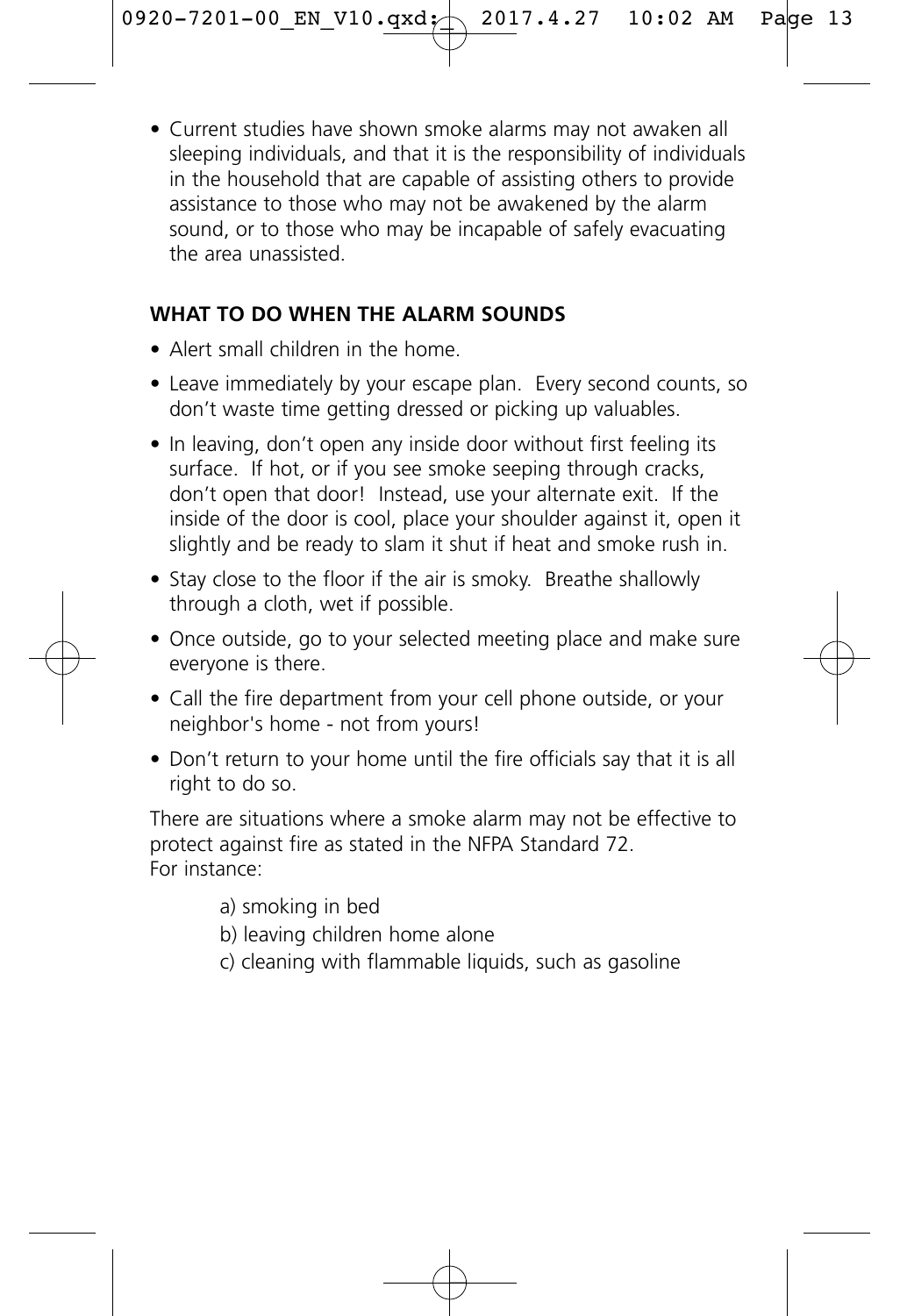# 11. NRC INFORMATION

Ionization type smoke alarms use a very small amount of a radioactive element in the sensing chamber to enable detection of visible and invisible combustion products.

The radioactive element is safely contained in the chamber and requires no adjustments or maintenance. This smoke alarm meets or exceeds all government standards. It is manufactured and distributed under license from the U.S. Nuclear Regulatory Commission.

# 12. NFPA REQUIRED PROTECTION

Fire Safety in the Home: NFPA 72 is intended to provide reasonable safety for persons in family living units. Reasonable fire safety can be produced through the following three-point program:

- (1) Minimizing fire hazards
- (2) Providing fire-warning equipment
- (3) Having and practicing an escape plan.

The National Fire Protection Association's Standard 72 provides the following information:

Where required by other governing laws, codes, or standards for a specific type of occupancy, approved single and multiple-station smoke alarms shall be installed as follows:

- (1) In all sleeping rooms and guest rooms.
- (2) Outside of each separate dwelling unit sleeping area, within 21 ft (6.4 m) of any door to a sleeping room, with the distance measured along a path of travel.
- (3) On every level of a dwelling unit, including basements.
- (4) On every level of a residential board and care occupancy (small facility), including basements and excluding crawl spaces and unfinished attics.
- (5) In the living area(s) of a guest suite.
- (6) In the living area(s) of a residential board and care occupancy (small facility).

Smoke Detection - Are More Smoke Alarms Desirable? The required number of smoke alarms might not provide reliable early warning protection for those areas separated by a door from the areas protected by the required smoke alarms. For this reason, it is recommended that the householder consider the use of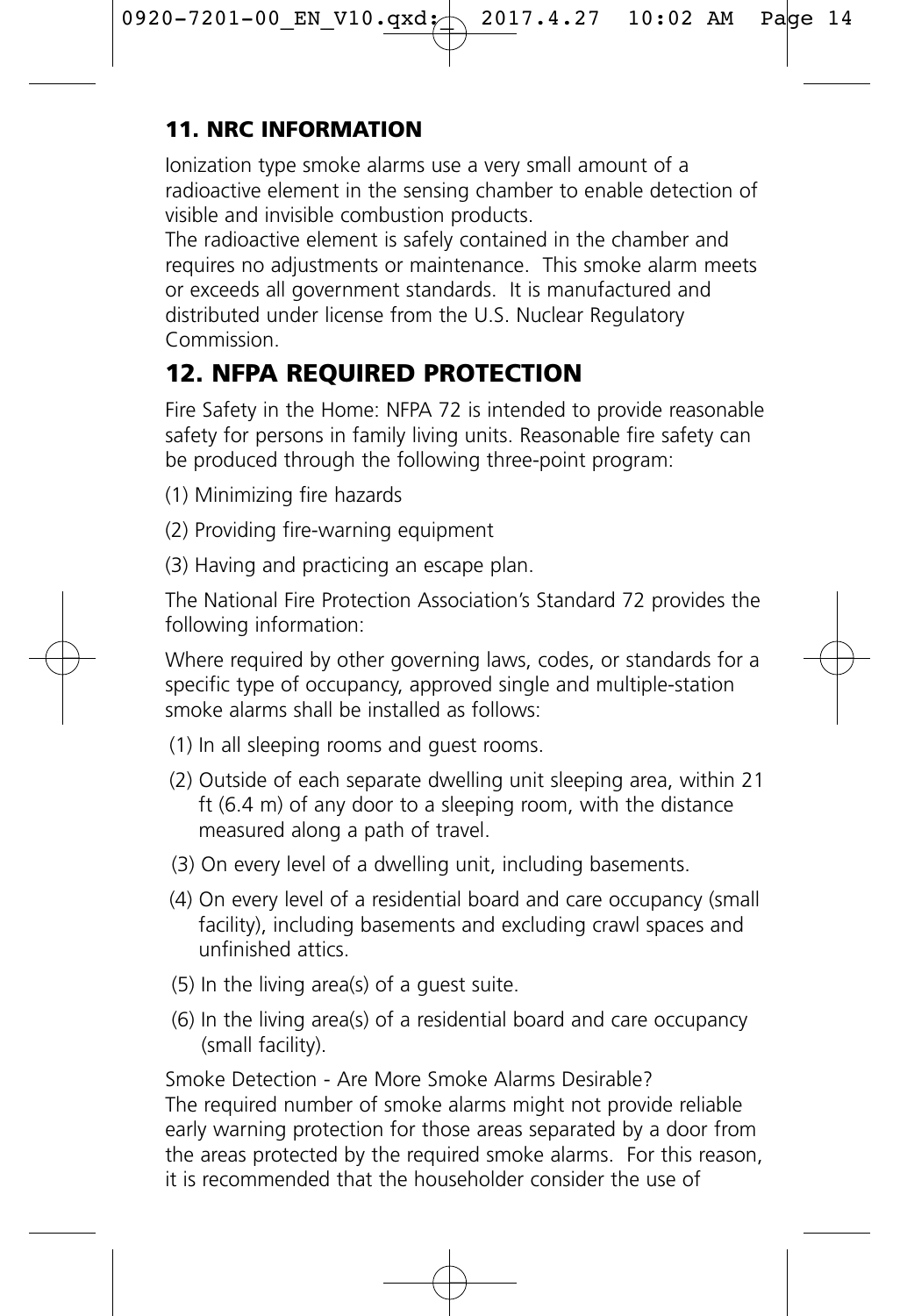additional smoke alarms for those areas for increased protection. The additional areas include the basement, bedrooms, dining room, furnace room, utility room, and hallways not protected by the required smoke alarms. The installation of the smoke alarms in the kitchen, attic (finished or unfinished), or garage is normally not recommended, as these locations occasionally experience conditions that can result in improper operation.

This equipment should be installed in accordance with the National Fire Protection Association's Standard 72 (NFPA, Batterymarch Park, Quincy, MA 02269).

NOTIFY YOUR LOCAL FIRE DEPARTMENT AND INSURANCE COMPANY OF YOUR SMOKE ALARM INSTALLATION.

#### 13. A CAUTION (AS REQUIRED BY THE CALIFORNIA STATE FIRE MARSHAL)

"Early warning fire detection is best achieved by the installation of fire detection equipment in all rooms and areas of the household as follows. A smoke alarm installed in each separate sleeping area (in the vicinity of, but outside of the bedrooms), and heat or smoke detectors in the living rooms, dining rooms, bedrooms, kitchens, hallways, attics, furnace rooms, closets, utility and storage rooms, basements and attached garages".

The NFPA suggests that alarms installed within 20' (6.1m) of cooking appliances shall have an alarm silence feature or be of the photoelectric type.

# 14. FCC

This device complies with part 15 of the FCC Rules. Operation is subject to the following two conditions: (1) This device may not cause harmful interference, and (2) this device must accept any interference received, including interference that may cause undesired operation.

# 15. SERVICE AND WARRANTY

If after reviewing this user guide you feel that your smoke alarm is defective in any way, do not tamper with the unit. Disable the alarm and discharge the battery (see Section 7) and then return it for servicing to: KIDDE, 1016 Corporate Park Dr., Mebane, NC 27302. 1-800-880-6788 (See Warranty for in-warranty returns).